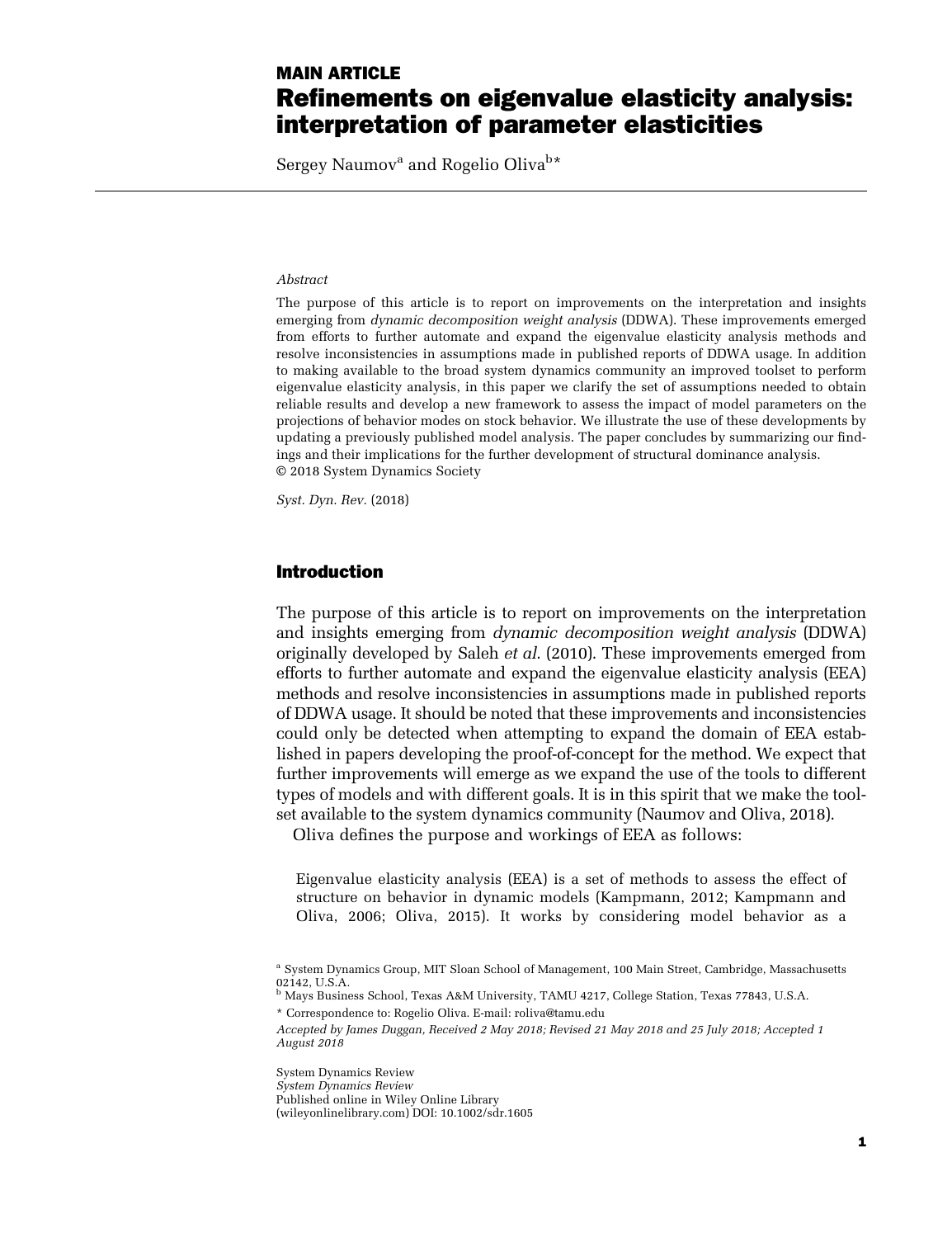combination of characteristic behavior modes and assessing the relative importance of particular elements of system structure in influencing these behavior modes. … EEA uses linear systems theory to (i) decompose the observed behavior into its constituent behavior modes, such as oscillation, growth and exponential adjustment; and (ii) outline how a particular behavior mode and its appearance in a given system variable depend upon particular parameters and structural elements (links and loops) in the system. (Oliva, 2016, pp. 26–27).

The main advantage of EEA relative to other experimental methods used for structural dominance analysis is that it provides an exhaustive and precise account of the relationship between model structure and model behavior (Duggan and Oliva, 2013). Over the years, EEA methods have evolved as new developments become available (for an overview of historical developments, see Kampmann and Oliva, 2008, p. 511; Oliva, 2015, pp. 209–210). The current version of the EEA process is summarized in Figure 1. After the original model is linearized, it is possible to calculate the eigenvalues and eigenvectors of the system matrix. Structural explanations of the system behavior are obtained by assessing the influence of the model's feedback loops on the behavior modes; this is referred to as loop eigenvalue elasticity analysis (LEEA). The identification of high leverage policies is done by assessing the effect of model parameters on the projections of the behavior modes in the state variable of interest, and this is referred to as dynamic decomposition weight analysis (DDWA).

To date, the most comprehensive usage of the EEA is documented in Oliva (2016). In that paper, Oliva explored the usefulness of the toolset in a more realistic model than the simple and stable models that up to that point had been used to test and develop the toolset. Specifically, he expanded the application domain of these methods by increasing the model size and incorporating stochastic variance in some model variables. As far as we can tell, the process and results reported in pages 43–47 of the 2016 paper are an accurate description of the analysis performed at the time and a correct description and interpretation of the policy analysis performed by Oliva and



Fig. 1. Schematic representation of EEA process.

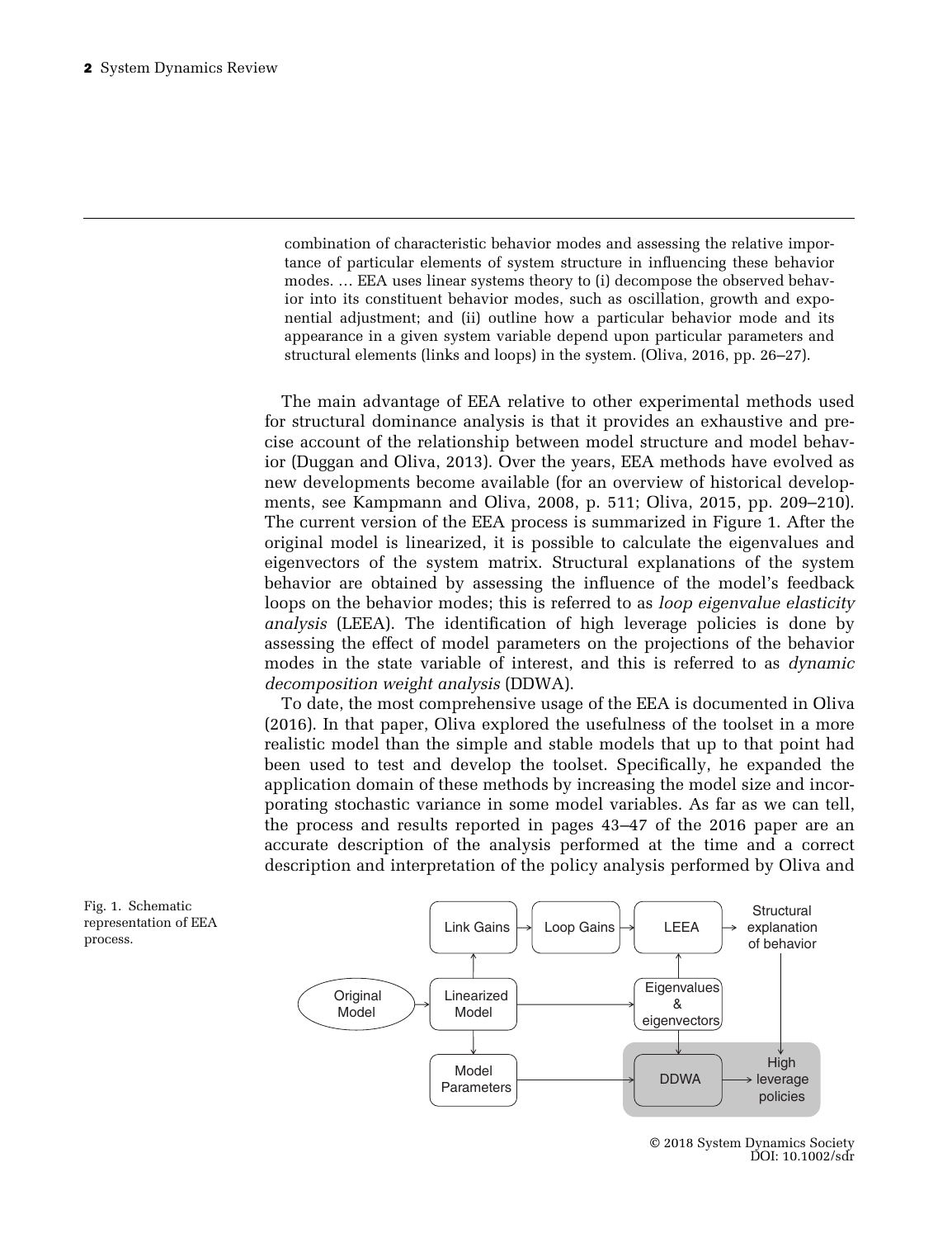Sterman (2001) and the results they obtained. However, further exploration of the tools for EEA suggests that a different set of assumptions to perform the structural decomposition weight analysis reveals better insights. Specifically, in the 2016 paper Oliva performed the evaluation of the weight elasticity to parameters by including in the analysis the effect that parameters had on the model initial conditions. That is, when assessing the effect of a parameter on the dynamic decomposition weights, the evaluation (table 3 in the paper) also included the effect that parameters had on initializing state variables. This strategy was selected as it provided a better mapping of the sensitivity analyses performed by Oliva and Sterman and had the additional advantage of allowing the model to be used as is: fewer changes to the model structure—a major concern when assessing the efficiency of the toolset.

This assumption, however, turns out to be problematic for policy analysis using dynamic decomposition weights for three reasons:

- 1. It gives a false sense of parameter influence if the parameters are used to initialize the model stocks—a common practice to initialize model sectors in equilibrium.
- 2. Changes in initial conditions might result in unanticipated transient behaviors (Moxnes and Davidsen, 2016).
- 3. Model initial conditions are seldom effective policy levers as they represent the current (or past) state of the system and policymakers need to determine the course of action given the current state of the system.

Indeed, while initializing a model in equilibrium in terms of other variables and parameters is convenient for model testing (see Sterman, 2000, §18.1.5), one must realize that this is a modeling strategy for testing expedience. For policy analysis purposes, initial conditions should be treated as model constants that are different from those parameters that have an influence throughout the duration of the simulation. Note that the effect of this assumption on DDWA had not been empirically explored before because, as described in Oliva (2016), up to that point all EEA applications were on small models built explicitly for demonstration purposes.

In the latest implementation of EEA—which we call the structural dominance analysis (SDA) toolset (Naumov and Oliva, 2018)—we have corrected this assumption and now weight elasticities to model parameter are computed *after* the model has been numerically initialized. This new assumption also enables the computation of these elasticities to be performed at any point during the simulation and not only at the initial simulation time—the only option available with the original implementation of DDWA. The new ability to perform DDWA at any point in the simulation, however, forced us to develop a new interpretation of the impact of model parameters on model behavior and policy development. Note that this change of assumptions only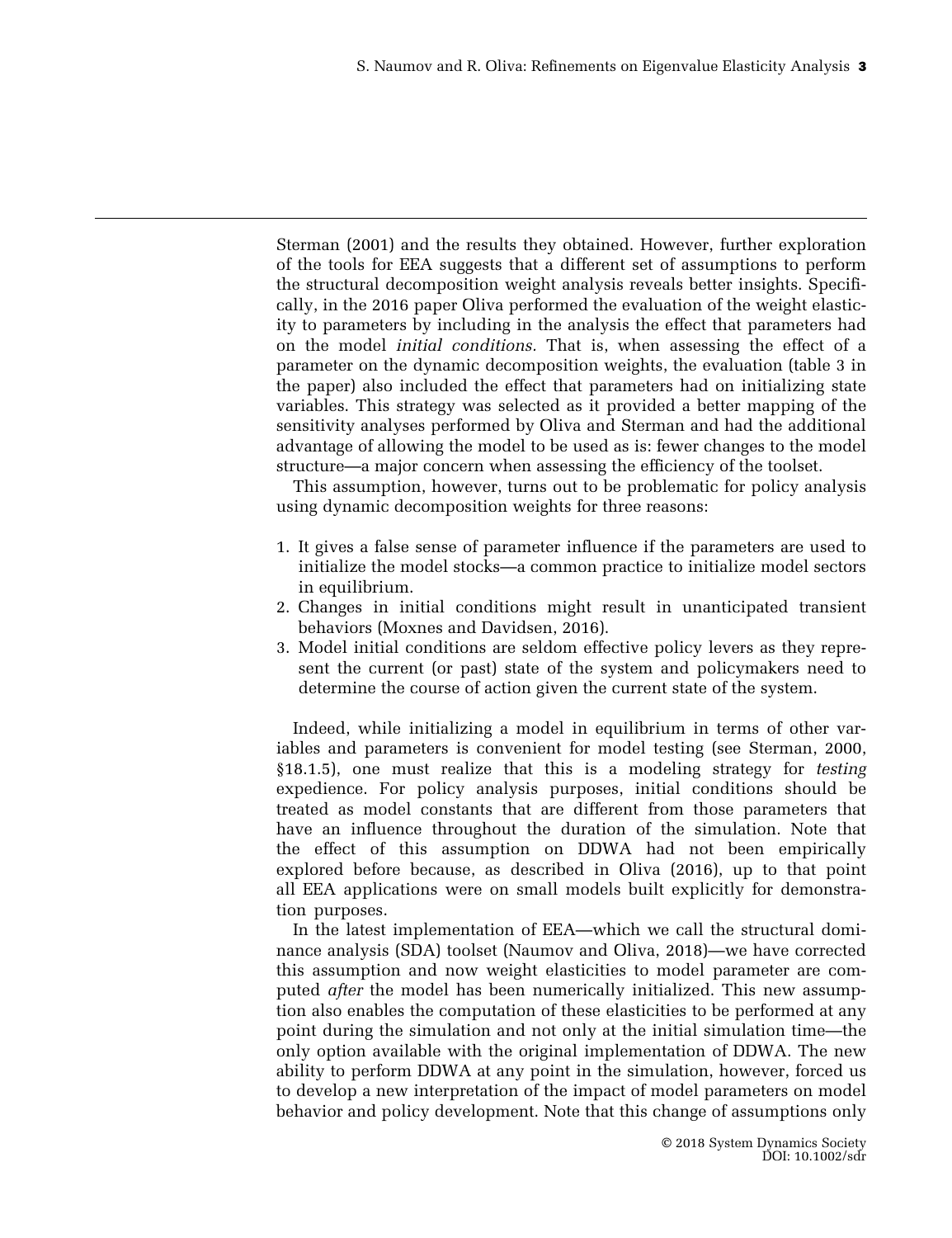affects the computations of DDWA and the identification of high-leverage policies (shaded area in Figure 1). The rest of the EEA, i.e. model linearization, computation of eigenvalues and eigenvectors and LEEA, remains unaltered.

In the following sections, we provide a new framework to assess the impact of model parameters on the projections of reference modes on stock behavior under the new set of assumptions, and we update and reinterpret the analysis of the Oliva and Sterman (2001) model under these new assumptions. We conclude by summarizing our findings and their implications for the further development of structural dominance analysis.

### Identifying influential parameters

In the absence of changes in exogenous inputs, the resulting behavior of any given state variable (t) of a linear system can be written as a weighted sum of a set of behavior modes:

$$
x_i(t) = w_{i,0} + w_{i,1}e^{\lambda_1 t} + \ldots + w_{i,n}e^{\lambda_n t}
$$

where the λs are the eigenvalues of the Jacobian matrix of the linearized system and the weights ws are constants that depend upon the eigenvectors and the initial conditions of the system (see Saleh *et al.*, 2010, for derivation). Each of the system eigenvalues represents a behavior mode. For real eigenvalues, the behavior mode in the form  $e^{\lambda t}$  describes exponential growth  $(λ > 0)$  or decay  $(λ < 0)$ . Complex eigenvalues appear in conjugate pairs  $λ ± iω$ , which give rise to behavior modes in the form  $e^{\lambda t}$  sin( $\omega t + \theta$ ) that describe oscillations with frequency  $\omega$  within the envelope  $e^{\lambda t}$  that is either expanding  $(\lambda > 0)$  or damped  $(\lambda < 0)$ . In its original conception, DDWA pointed to policy recommendations by isolating the system parameters that affect the projection or weight  $(w)$  of a particular *behavior mode* on a stock of interest of the linearized system (Saleh et al., 2010; Oliva, 2015). We have found, however, that it is more useful to assess the influence of a parameter change on the envelope of the behavior modes, i.e. the real part of the system eigenvalues.

Let us consider the projection of a behavior mode determined by the real part of an eigenvalue:

$$
r(t) = we^{\lambda t} \tag{1}
$$

For real eigenvalues, Eq. (1) is the complete behavior mode; for complex eigenvalues, this is half of the envelope of oscillations, i.e. the upper bound on possible values. Note that EEA is performed on a system that has been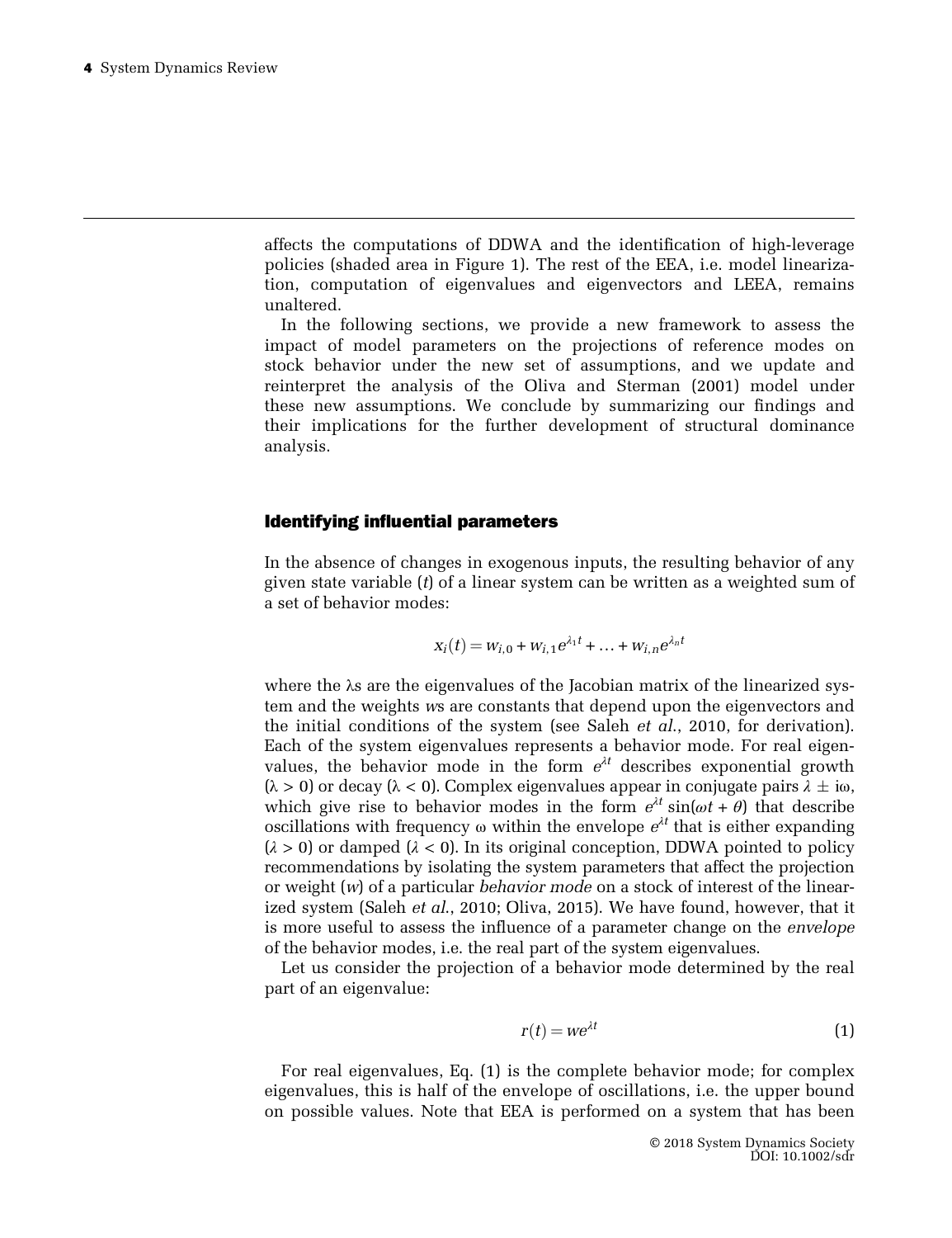

linearized around a specific operating point at model time T, which in the new version of EEA can be any time over the model simulation horizon. From a perspective of the DDWA, this model time T becomes the starting time for the analysis, or  $t = 0$ . In Eq. (1), the weight w defines the initial value of the projection or the envelope of the behavior mode (at  $t = 0$ , the equation becomes simply  $r(0) = w$ , while  $\lambda$  influences the rate of convergence of the exponential trajectory over time. The latter can be evaluated as the convergence time  $\hat{t}$ , where the instantaneous time derivative  $\dot{r}(t) = w\lambda e^{\lambda t}$  reaches zero (see Figure 2). At  $t = 0$ , this derivative becomes  $\dot{r}(0) = w\lambda$ , so we can solve for  $\hat{t}$ :

$$
-w + w\lambda \hat{t} = 0 \Rightarrow \hat{t} = \frac{1}{\lambda}
$$

Note that the weight w shifts the envelope of the behavior mode up or down (an instantaneous effect), while  $\lambda$  is responsible for the convergence or divergence of the envelope of the behavior mode (an effect that is manifested through time). For instance, in Figure 2, the behavior mode  $r_3$  with the smallest  $\hat{t}$  (and the largest  $\lambda$ ) shows the quickest convergence, despite the fact that it has a higher initial offset  $(w)$  than the behavior mode  $r_1$ . By extension, the parameter that results in the largest change in  $\lambda$  for the behavior mode of interest is the most effective long-term policy lever, but the short-term effect of the parameter in w also needs to be considered.

Figure 3 shows the change in the envelope of the behavior mode depending on the sign of w and  $\lambda$ , and the relative magnitude of the weight and eigenvalue elasticities to parameters (for complex eigenvalues, this represents only half of the envelope). The top left quadrant baseline (bold line)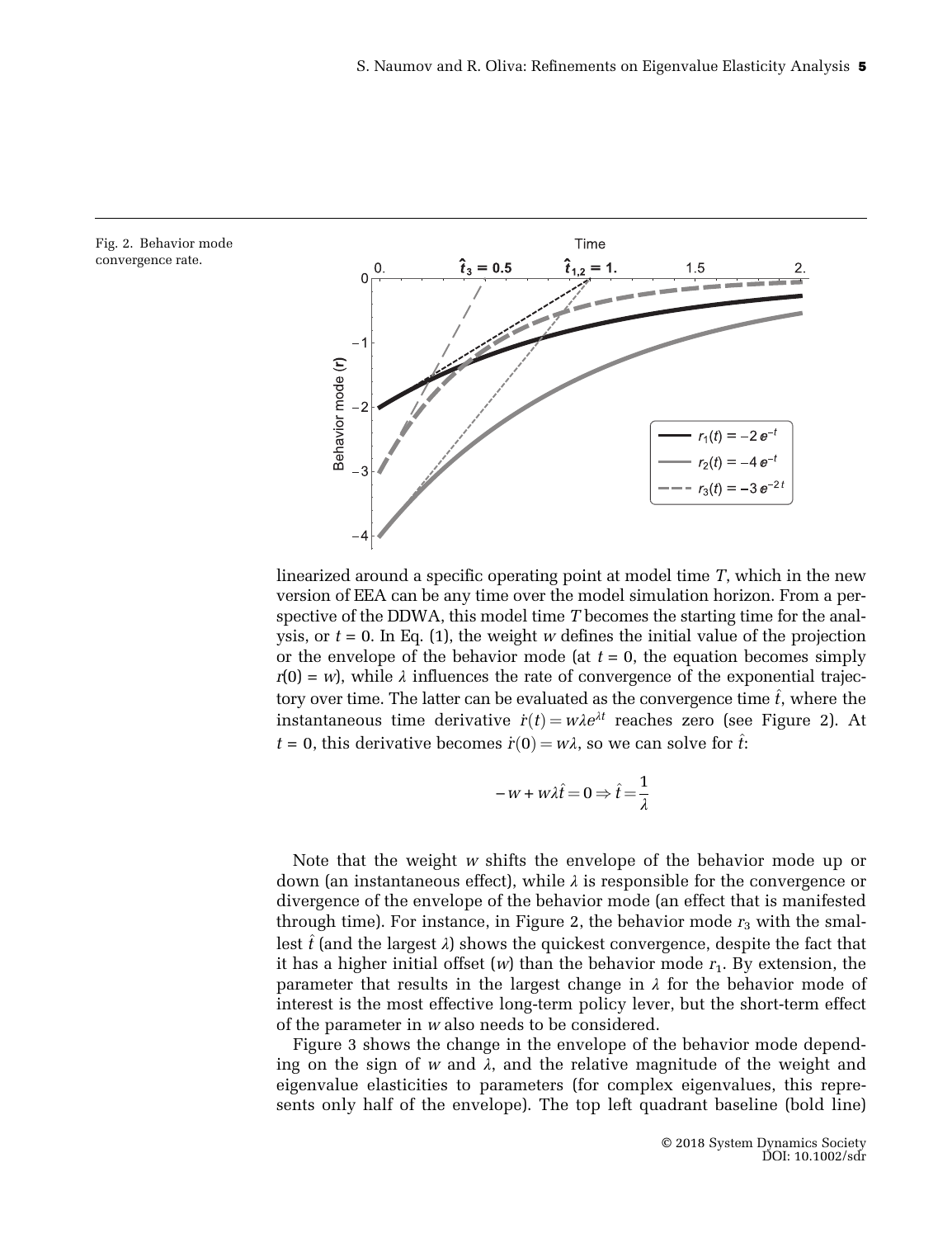

 $-E_w < 0, E_{\lambda} > 0$  $--E_w < 0, E_{\lambda} < 0$  $E_w > 0, E_{\lambda} > 0$  $---E_w > 0, E_{\lambda} < 0$ baseline

Fig. 3. Weight and behavior mode elasticity to parameters.

shows the envelope of an exponential decay reference mode  $(\lambda < 0)$  with a positive projection  $(w > 0)$  on the stock. The solid dark-gray line (labeled  $++$ ) shows the effect of augmenting a parameter whose weight and eigenvalue elasticities are positive  $(E_w > 0; E_{\lambda} > 0)$ . Such change would result in a higher starting point for the projection of the reference mode (the positive elasticity of a positive weight w means a larger value at  $t = 0$  in Eq. (1)), but a faster convergence rate (the positive elasticity of a negative eigenvalue  $\lambda$ means more negative value of the exponent in Eq. (1). The light-gray dashed line (labeled −−) shows a lower starting point for the projection of the reference mode and a slower convergence rate that would emerge from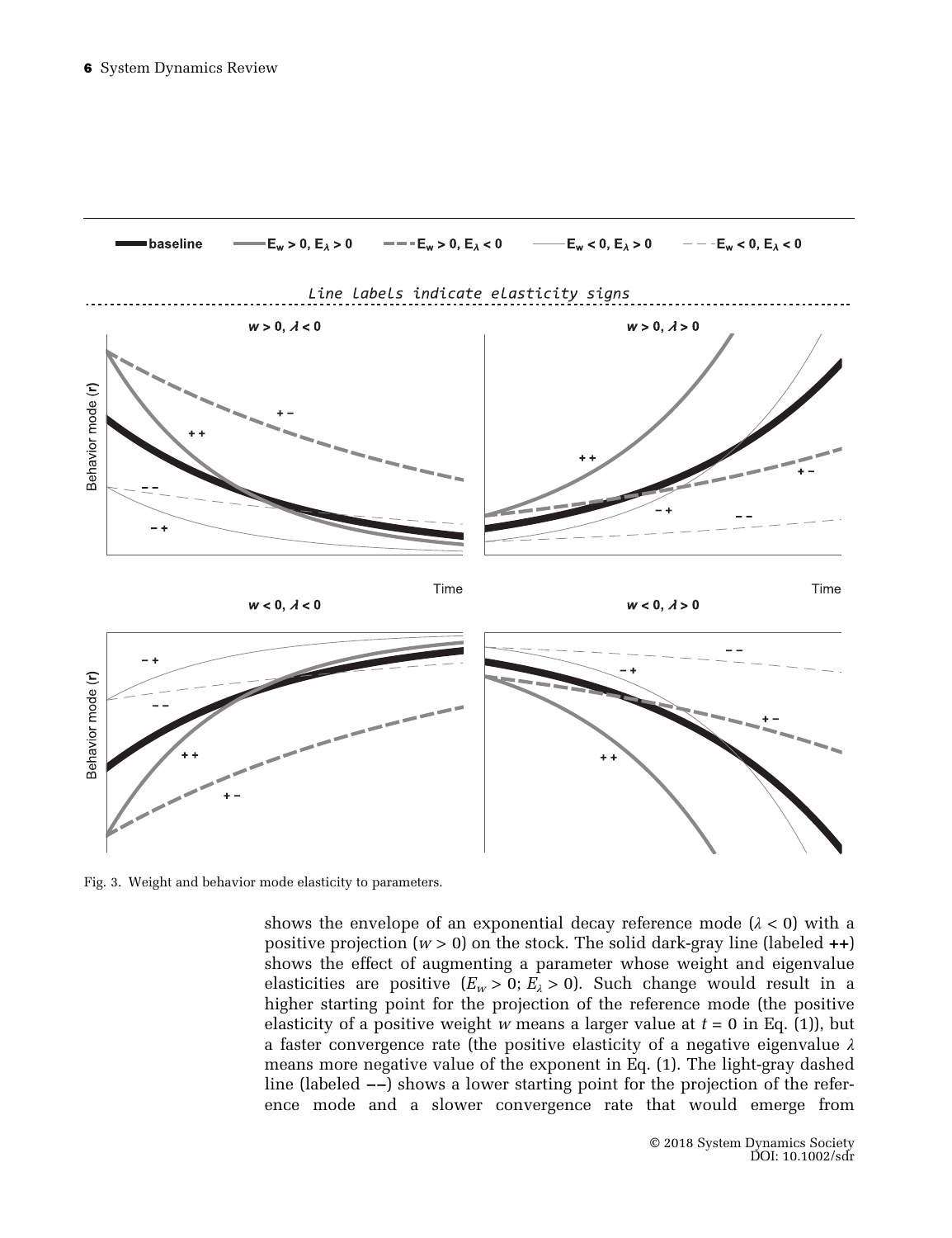augmenting a parameter whose weight and eigenvalue elasticities are negative  $(E_w < 0; E_{\lambda} < 0)$ . The other two lines (+– and -+) show the other two possible combinations of the elasticity signs. The identification of the most desirable parameters for policy design is determined by the desirability of the change (does one want to increase or decrease the projection of the eigenvalue) and the effect of the parameter on the behavior mode. The rest of the quadrants in Figure 3 show the different sign combinations of  $w$ ,  $\lambda$ ,  $E_w$ , and  $E_\lambda$ .

We believe that this framework provides an intuitive way to capture the dual effect of a parameter on the behavior mode and its projection on a stock. Accordingly, the updated SDA toolset provides a table with all the required information to identify the model parameters that represent the highest leverage point to augment or diminish a particular behavior. The next section shows the interpretation of this improved output for the same analysis performed in the DDWA section of Oliva (2016).

#### Analysis of Oliva and Sterman (2001)

Oliva (2016) focused its analysis on the policy goals articulated in section 5 of Oliva and Sterman (2001), i.e. how to reduce the erosion of service quality (see Appendix for an overview of the model structure). Table 1 reports the weight and eigenvalue elasticities of eigenvalue 13 (the long-term decay) on desired time per order (the model's proxy for service quality) at time 53 (the simulation time when the DDWA was performed) for the model analyzed by Oliva (2016). Note that at time 53 the real part of eigenvalue 13 is negative  $(\lambda_{13} = -0.00083)$ and the weight on stock *desired time per order* is positive  $(w_{13} = 1.79)$ ; thus the projected behavior mode falls into the upper left quadrant of Figure 3 (see also figure 9 in Oliva, 2016). The table only reports the top 13 parameters, as the rest have elasticities three orders of magnitude smaller than the smallest reported value. This table is the equivalent of table 3 in Oliva (2016), with two important differences. First, the reported elasticities in this table are computed under the new assumption; i.e. the model is initialized numerically using the original values of all parameters, so any change in parameter values during the analysis does not affect the initialization. It should be noted, however, that in this model only two (out of 13) stocks (service backlog and desired labor) were initialized in equilibrium using other variables and parameters. The second change is that in this table, as per the insights developed in the previous section, the parameters are ranked according to the elasticity of the real part of the eigenvalue, rather than the elasticity of the weight.<sup>1</sup> As a reference, the elasticities of the

<sup>1</sup>The toolset allows for different sorting of the parameters, e.g. alphabetical and by elasticity of weight and real and imaginary parts of eigenvalues.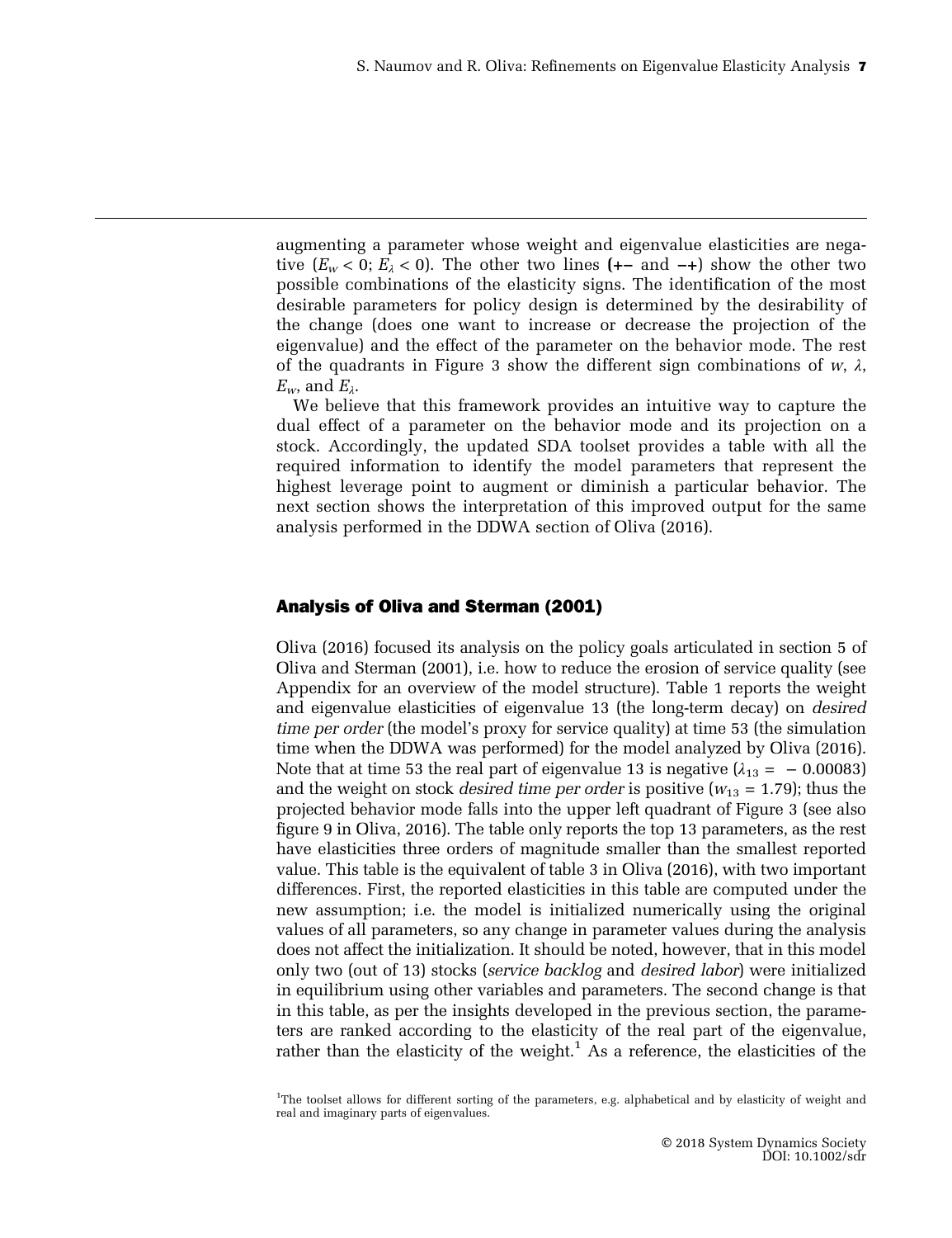Table 1. Parameter elasticity of weight (w) and behavior mode (λ) of eigenvalue 13 on desired time per order

|                | Rank Parameter                         | Elasticity of w of<br>$\lambda_{13}$ on desired time<br>per order | Elasticity<br>of Re $(\lambda_{13})$ | Elasticity of w of $\lambda_{13}$ on<br>desired time per order<br>(from Oliva, 2016) |
|----------------|----------------------------------------|-------------------------------------------------------------------|--------------------------------------|--------------------------------------------------------------------------------------|
| 1              | Hours per week per employee            | $-9.622$                                                          | $-3.733$                             | $-23.261$                                                                            |
| $\overline{2}$ | Desired delivery delay                 | $-9.622$                                                          | $-3.733$                             | $0.000*$                                                                             |
| 3              | Rookie effectiveness                   | 0.951                                                             | $-1.458$                             | $-0.004*$                                                                            |
| 4              | Time to adjust DTO down                | $-0.161$                                                          | $-0.553$                             | $0.000*$                                                                             |
| 5              | Alpha                                  | 0.142                                                             | 0.516                                | 0.356                                                                                |
| 6              | Time to adjust desired labor           | 0.099                                                             | $-0.288$                             | 0.099                                                                                |
| 7              | Fraction of personnel for<br>training  | $-0.136$                                                          | 0.208                                | $0.001*$                                                                             |
| 8              | Time to adjust labor                   | 0.055                                                             | $-0.180$                             | $-1.259$                                                                             |
| 9              | <b>Beta</b>                            | $-0.002$                                                          | $-0.037$                             | $-0.001*$                                                                            |
| 10             | Time for turnover                      | 0.002                                                             | 0.019                                | $-0.008*$                                                                            |
| 11             | Time to perceive labor<br>productivity | 0.002                                                             | 0.014                                | $-0.533$                                                                             |
| 12             | Time for experience                    | 0.001                                                             | $-0.010$                             | 0.062                                                                                |
| 13             | Hiring delay                           | $-0.000$                                                          | $-0.001$                             | 0.667                                                                                |
|                | $\cdots$                               |                                                                   |                                      |                                                                                      |

\*Not reported in Oliva (2016).

weight originally reported by Oliva (2016) are listed in the last column of Table 1.

When comparing the contents of the table above to table 3 in Oliva (2016) several differences are noteworthy. First, all the initialization parameters that were present in the original table have been dropped from the updated table. This is consistent with the purpose of the analysis—indeed, these parameters were ignored in the discussion in the 2016 paper. Second, the weight elasticities to constants used in stock initializations are significantly modified. The weight elasticity to hours per week per employee has been cut by almost 60 percent and desired delivery delay has now moved to be one of top-ranking policy levers. By removing the effect of initial conditions from the elasticity computations, we now see in the updated table the long-term effect of parameter changes on the desired policy intervention. This, we believe, is a clearer interpretation of the effect of parameter changes in the policy design. Indeed, increasing the *desired delivery delay* is another policy that was not explored by Oliva and Sterman and would be highly influential as it would remove much of the work pressure observed in the system—the driver of the "cutting corners" behavior.

The third significant change is in the elasticity of *time to adjust labor*. This is due to the fact that its effect on the equilibrium initialization of the desired labor stock is no longer captured in the analysis. The main effect of the change of assumptions is the change of sign of the elasticity (from negative in the original table to positive here). While the analysis presented in Oliva (2016) still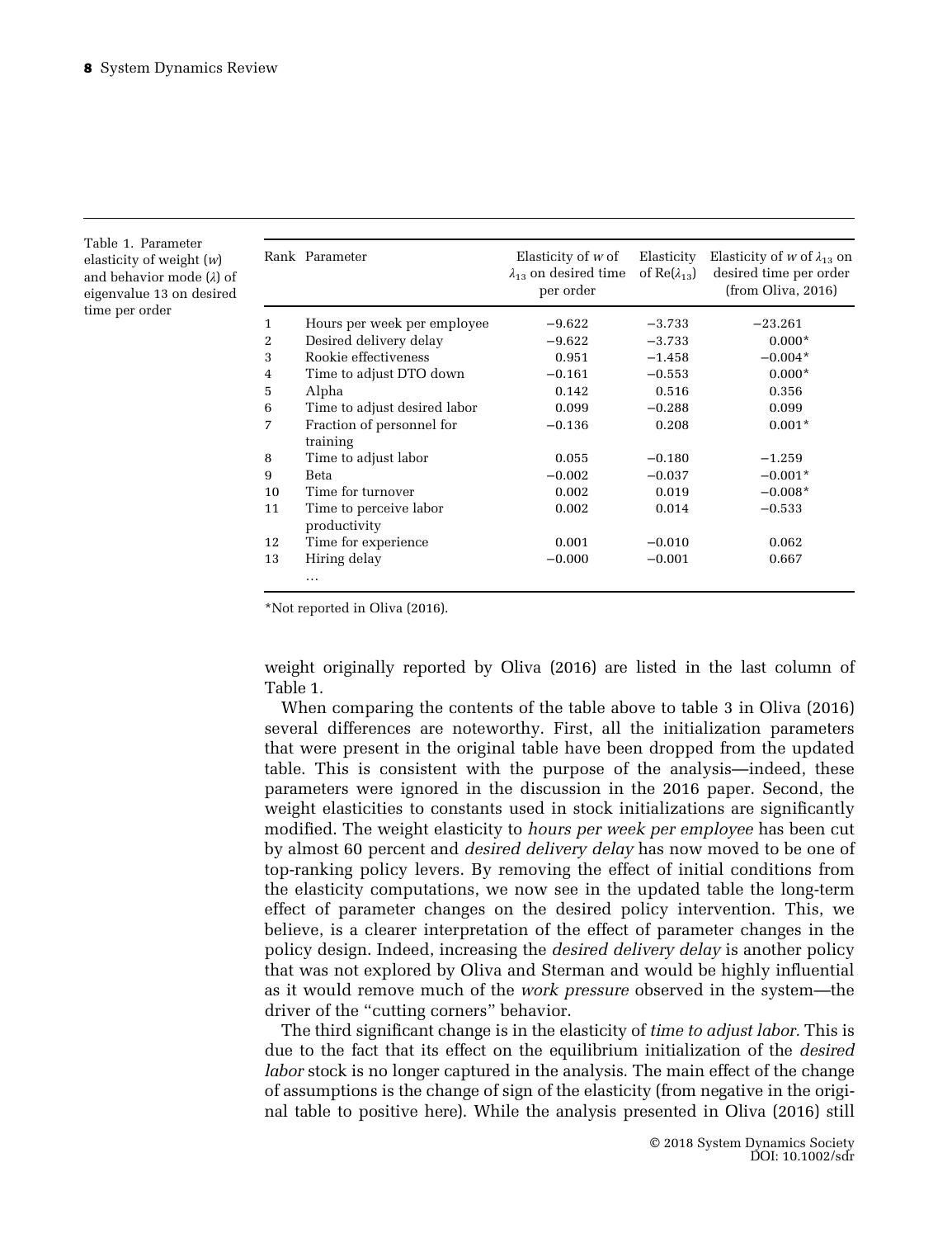explains why the faster capacity acquisition policy (policy 1) was ineffectual in the original tests performed by Oliva and Sterman (2001)—when changing parameter values they were also changing the model initial conditions—the updated results indicate that their intuition was correct and that *time to adjust* labor and the hiring delay should move in the same direction as assessed by the elasticity of the eigenvalue to changes in these parameters.

Finally, the removal of the effects of the initial conditions increased the rank of *alpha* and *time to adjust DTO down* on the projection of the eigenvalue on the desired time per order stock—something that was expected given the immediacy of those parameters to the erosion dynamics. According to the elasticity table, if the propensity for employees to cut corners under work pressure were to be increased, i.e. make *alpha* more negative, this would, as expected, increase the weight of the long-term decay behavior mode on *desired time per order* and it would also accelerate the decay rate (note the positive elasticity of the eigenvalue to alpha in the middle column). The effects of the time constant to adjust desired time per order have similar magnitudes but opposite signs. Increasing the time to adjust DTO down would reduce the projection of the behavior mode on *desired time per order* and would reduce the long-term decay rate.

Although in a different order than the original table in the 2016 paper, the updated table contains all the parameters in the first three policies explored by Oliva and Sterman (2001). While they performed their testing using the equilibrium initialization service backlog and desired labor, Table 1 provides explanations of why policies 1 and 3 would not have been successful even if eliminating the effect of parameter changes on the initial values of stocks. For policy 1, the effect of time to adjust labor is very small compared to the other parameters (ranked 8), and they focused on adjusting the hiring delay, which has almost no impact on the relevant weight, and ignored time to adjust desired labor, which has an effect two orders of magnitude larger. As for policy 3, increasing rookie effectiveness does have the desired effect of reducing the rate of erosion of service quality (note the negative sign of the eigenvalue elasticity), but most of this effect is negated by the positive elasticity of the weight to the same parameter.

Note that none of these changes affects the other results presented in Oliva (2016), nor its original message that the tools behind SDA are an efficacious, efficient and effective way to understand and develop policies for realistic system dynamics models.

## Conclusion

While it was not yet possible to identify or develop an aggregated metric for the full effect of a parameter in a stock's weight and eigenvalue, we believe that the insights gained by the framework presented in Figure 3 will improve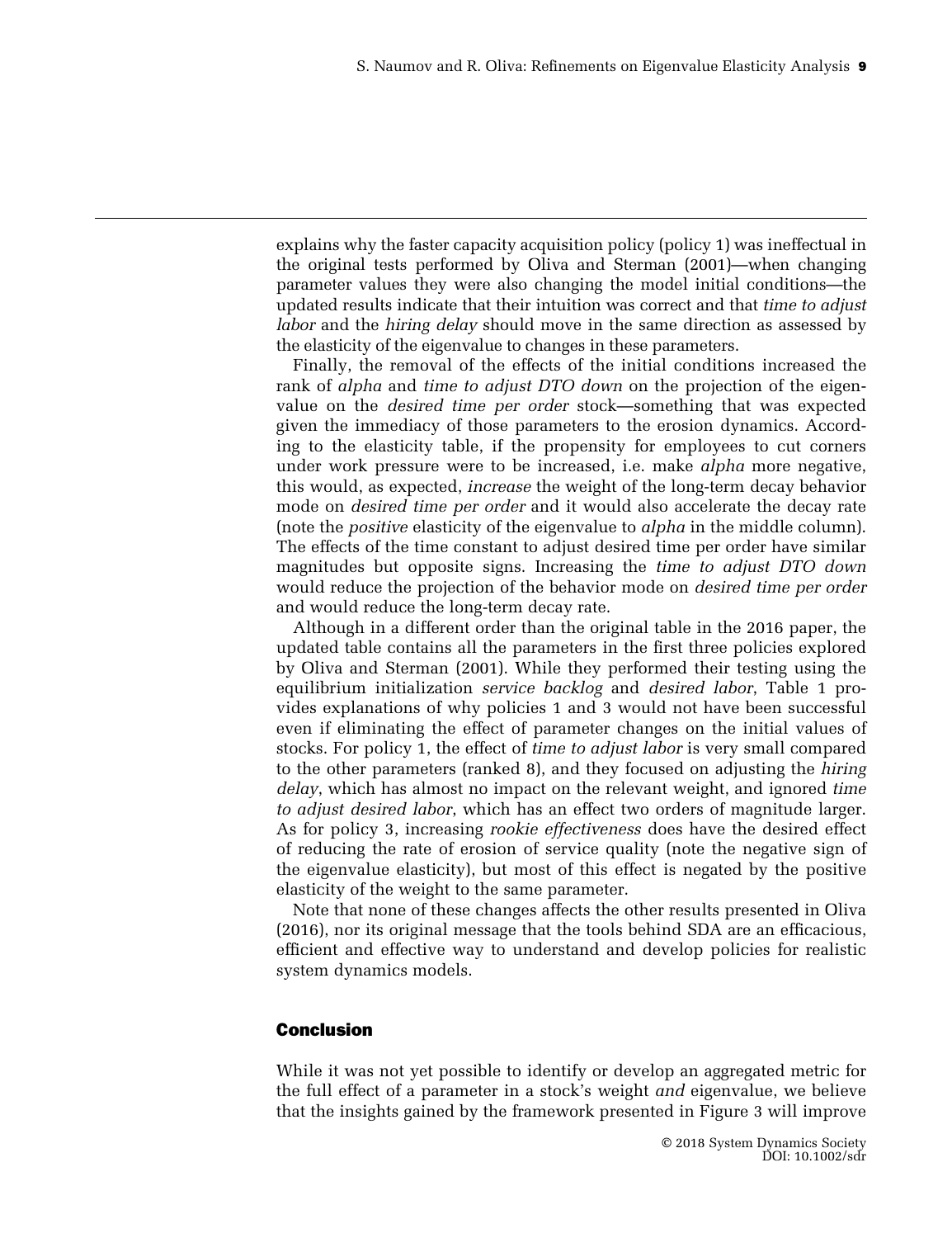the interpretability of the results generated by the SDA toolset. Furthermore, the framework makes clear that assessing a parameter impact on a stock's behavior is a time-sensitive issue as the elasticity of eigenvalues captures the response of the dynamics of the system while the elasticity of weights reflects the instantaneous change in magnitude of the projection.

We have updated the SDA toolset (Naumov and Oliva, 2018) to consistently apply the analysis under the new set of assumptions (even if stocks are initialized from parameters) and present the results of the analysis in a way that facilitates their interpretation under the new framework. The toolset also automates many of the processes that used to require multiple pieces of software and it expedites the exporting of graphs and tables for offline analysis or publication. Finally, for consistency, the SDA toolset's website now includes the updated reports of the analysis of previously published models that were not performed under the assumptions listed here.

Although there is still much work to be done to reduce the cost of performing and interpreting EEA (Kampmann and Oliva, 2017), the updated platform also facilitates the deployment of new ways to present and process the results (see Naumov and Oliva, 2018, for list of planned improvements). We hope that these improvements encourage more modelers to use the toolset and expand the usage and interpretation of EEA. It is only through the accumulated experience of assessing numerous models through this lens that we can further develop SDA's potential.

#### Biographies

Sergey Naumov is a PhD Candidate in System Dynamics group at MIT Sloan School of Management. He holds an MSc in Engineering and Management from System Design and Management program at MIT and an MSc in Mechanical Engineering from Bauman Moscow State Technical University. His research focuses on sustainable and behavioral operations management with the empirical emphasis on transportation policies and the impact of autonomous and alternative fuel vehicles on mobility services, automotive industry, and the environment.

Rogelio Oliva is the Bob and Kelly Jordan Professor of Business in the Department of Information and Operations Management at Mays Business School at Texas A&M University. He holds a BS in Industrial and Systems Engineering from Monterrey Tech (Mexico), an MA in Systems in Management from Lancaster University (UK), and a PhD in Operations Management and System Dynamics from the Massachusetts Institute of Technology. His research explores how behavioral and social aspects of an organization interact with its technical components to determine the firm's operational performance.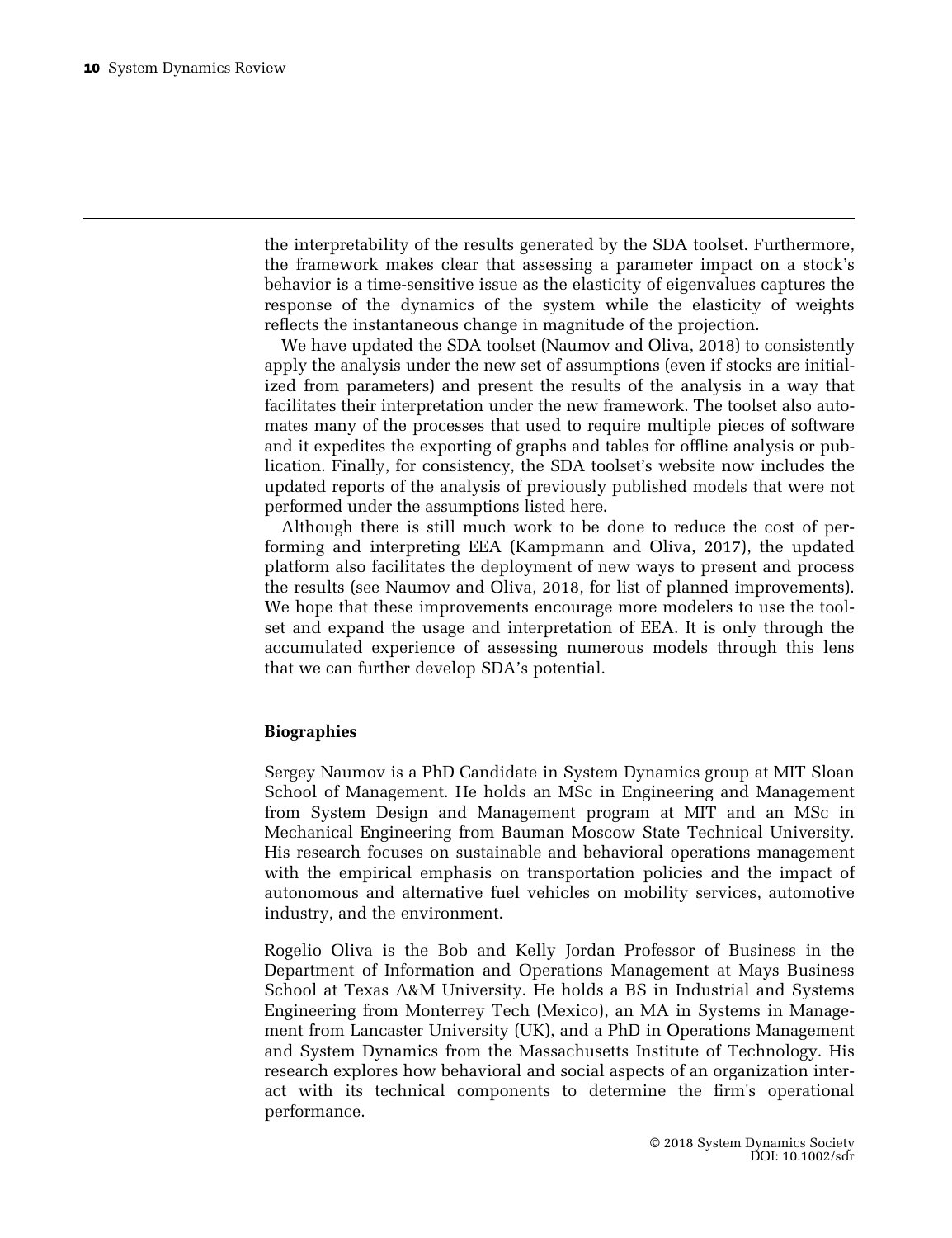## References

- Duggan J, Oliva R. 2013. Methods for identifying structural dominance. System Dynamics Review 29(Virtual Special Issue). Available: [http://onlinelibrary.wiley.](http://onlinelibrary.wiley.com/journal/10.1002/(ISSN)1099-1727/homepage/VirtualIssuesPage.html) [com/journal/10.1002/\(ISSN\)1099-1727/homepage/VirtualIssuesPage.html](http://onlinelibrary.wiley.com/journal/10.1002/(ISSN)1099-1727/homepage/VirtualIssuesPage.html).
- Kampmann CE. 2012. Feedback loop gains and system behavior (1996). System Dynamics Review 28(4): 370–395.
- Kampmann CE, Oliva R. 2006. Loop eigenvalue elasticity analysis: three case studies. System Dynamics Review 22(2): 141–162.
- Kampmann CE, Oliva R. 2008. Structural dominance analysis and theory building in system dynamics. Systems Research and Behavioral Science 25(4): 505–519.
- Kampmann CE, Oliva R. 2017. Analytical methods for structural dominance analysis in system dynamics. In Encyclopedia of complexity and systems science: living reference work entry, Meyers R (ed). Springer: New York. [https://doi.org/10.](https://doi.org/10.1007/978-3-642-27737-5_535-2) [1007/978-3-642-27737-5\\_535-2](https://doi.org/10.1007/978-3-642-27737-5_535-2).
- Moxnes E, Davidsen PI. 2016. Intuitive understanding of steady-state and transient behaviors. System Dynamics Review 32(2): 130-155.
- Naumov S, Oliva R. 2018. Structural dominance analysis toolset. Available: [http://](http://iops.tamu.edu/faculty/roliva/research/sd/sda/) [iops.tamu.edu/faculty/roliva/research/sd/sda/](http://iops.tamu.edu/faculty/roliva/research/sd/sda/) [24 July 2018].
- Oliva R. 2015. Linking structure to behavior using eigenvalue elasticity analysis. In Analytical Methods for dynamics modelers, Rahmandad H, Oliva R, Osgood ND (eds). MIT Press: Cambridge, MA; 207–239.
- Oliva R. 2016. Structural dominance analysis of large and stochastic models. System Dynamics Review 32(1): 26–51.
- Oliva R, Sterman JD. 2001. Cutting corners and working overtime: Quality erosion in the service industry. Management Science 47(7): 894-914.
- Saleh M, Oliva R, Kampmann CE, Davidsen PI. 2010. A comprehensive analytical approach for policy analysis of system dynamics models. European Journal of Operational Research 203(3): 673–683.
- Sterman JD. 2000. Business dynamics: Systems thinking and modeling for a complex world. Irwin/McGraw Hill: Boston, MA.